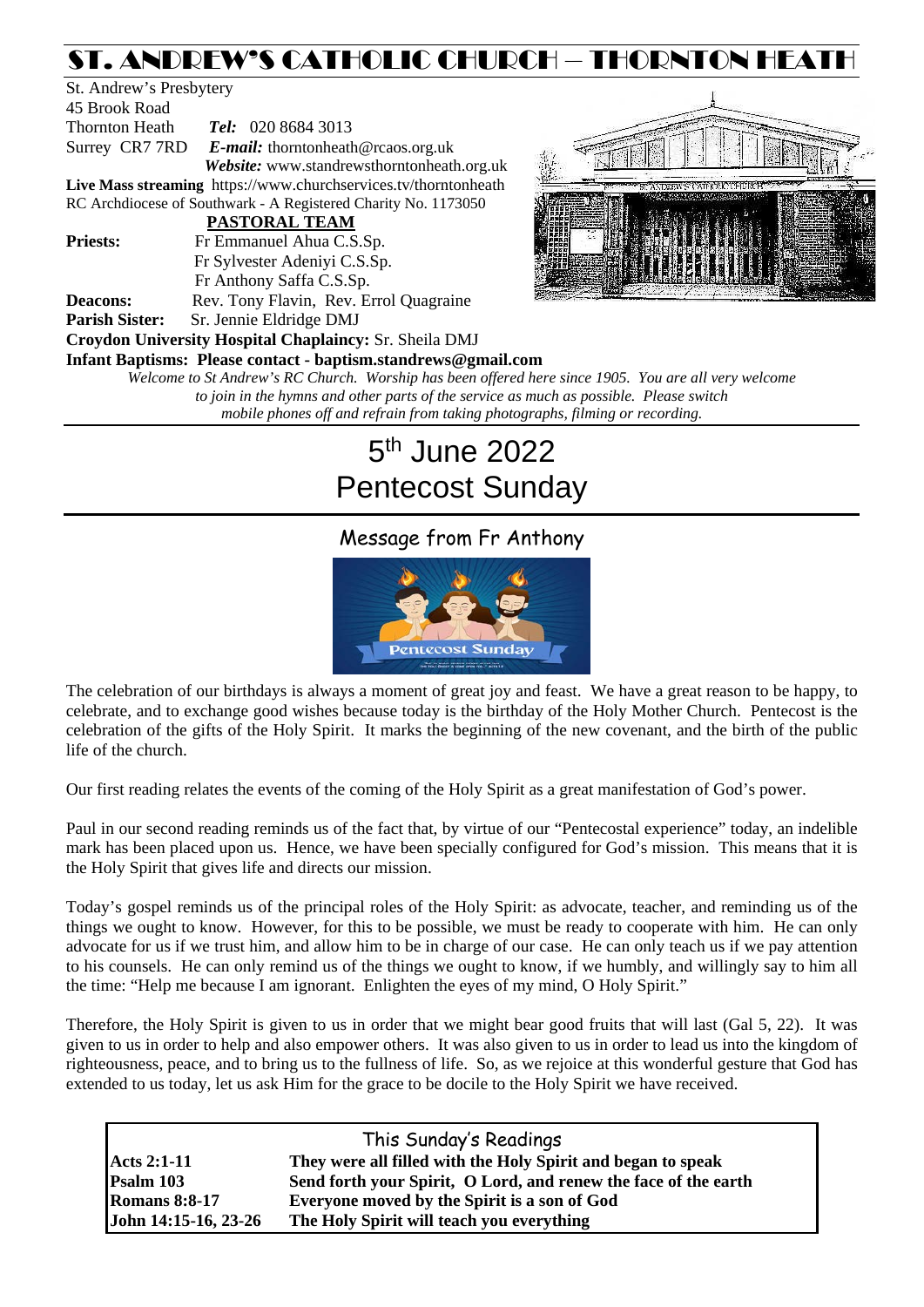### Diary for the Week

| <b>Sunday 5th June</b><br>6.00pm (Saturday) First Mass of Sunday<br><b>Bernie Gannon RIP</b><br>9.30am<br><b>Pentecost Sunday</b><br>Mass - "Sending Forth" RCIA<br>Pasquelina (Rina) Fernandes RIP<br>11.30am<br>Paul Etuka RIP<br><b>Mass</b><br>6.00 <sub>pm</sub><br>Mass<br>For the people of the parish<br>$7.00 - 9.00$ pm<br><b>Charismatic Prayer Group</b><br>Monday 6 <sup>th</sup> June<br>7.30am<br><b>Mass</b> |
|------------------------------------------------------------------------------------------------------------------------------------------------------------------------------------------------------------------------------------------------------------------------------------------------------------------------------------------------------------------------------------------------------------------------------|
|                                                                                                                                                                                                                                                                                                                                                                                                                              |
|                                                                                                                                                                                                                                                                                                                                                                                                                              |
|                                                                                                                                                                                                                                                                                                                                                                                                                              |
|                                                                                                                                                                                                                                                                                                                                                                                                                              |
|                                                                                                                                                                                                                                                                                                                                                                                                                              |
|                                                                                                                                                                                                                                                                                                                                                                                                                              |
| Mary, Mother of the<br>10.00am<br>Mass<br>David Everson RIP                                                                                                                                                                                                                                                                                                                                                                  |
| <b>Church</b><br>$7.00 - 9.00$ pm<br><b>Parish Surgery</b>                                                                                                                                                                                                                                                                                                                                                                   |
| Tuesday 7 <sup>th</sup> June<br>7.30am<br><b>Mass</b><br>Magdalena Colaco RIP Anniv                                                                                                                                                                                                                                                                                                                                          |
| 10.00am<br>Mass<br>Linda Parsooramen - Birthday                                                                                                                                                                                                                                                                                                                                                                              |
| Wednesday 8 <sup>th</sup> June<br>7.30am<br>Mass                                                                                                                                                                                                                                                                                                                                                                             |
| 10.00am<br>Lena Ellis RIP<br><b>Mass</b>                                                                                                                                                                                                                                                                                                                                                                                     |
| 7.30pm<br><b>Legion of Mary (Church</b>                                                                                                                                                                                                                                                                                                                                                                                      |
| Annex)                                                                                                                                                                                                                                                                                                                                                                                                                       |
| Thursday 9 <sup>th</sup> June<br>7.30am<br>Mass                                                                                                                                                                                                                                                                                                                                                                              |
| 10.00am<br>Mass<br>Jude-Martin Etuka - Special Intentions                                                                                                                                                                                                                                                                                                                                                                    |
| Friday 10 <sup>th</sup> June<br>7.30am<br>Fr Adolfo Pacheco RIP<br><b>Mass</b>                                                                                                                                                                                                                                                                                                                                               |
| June Simon RIP<br>10.00am<br>Mass                                                                                                                                                                                                                                                                                                                                                                                            |
| $10.30 - 12$ noon<br><b>Adoration</b>                                                                                                                                                                                                                                                                                                                                                                                        |
| 6.30pm<br><b>Brownies/Guides (hall)</b>                                                                                                                                                                                                                                                                                                                                                                                      |
| 7.00pm<br><b>Divine Mercy Prayers</b>                                                                                                                                                                                                                                                                                                                                                                                        |
| Saturday 11 <sup>th</sup> June<br>9.30am<br>Assi Victor D'Sa RIP<br>Mass                                                                                                                                                                                                                                                                                                                                                     |
| $10.00 - 10.30$ am<br><b>Confessions</b>                                                                                                                                                                                                                                                                                                                                                                                     |
| <b>Confessions</b><br>$5.00 - 5.30$ pm                                                                                                                                                                                                                                                                                                                                                                                       |
| 6.00 <sub>pm</sub><br><b>First Mass of Sunday</b><br>For the people of the parish                                                                                                                                                                                                                                                                                                                                            |
| Sunday 12 <sup>th</sup> June<br>9.30am<br>Michael & Phyllis Keane<br>Mass                                                                                                                                                                                                                                                                                                                                                    |
| Jordan Ogwuke – $21^{st}$ Birthday &<br><b>The Most Holy Trinity</b><br>11.30am<br>Mass                                                                                                                                                                                                                                                                                                                                      |
| Sabina - Birthday                                                                                                                                                                                                                                                                                                                                                                                                            |
| <b>Confirmation session</b><br>4.00pm                                                                                                                                                                                                                                                                                                                                                                                        |
| 6.00 <sub>pm</sub><br>Mass<br>Marianne Hayfron - Private intention                                                                                                                                                                                                                                                                                                                                                           |
| $7.00 - 9.00$ pm<br><b>Charismatic Prayer Group</b>                                                                                                                                                                                                                                                                                                                                                                          |

Church cleaners: this week: Sancho's Dusters, next week: St Jude's Group

## St. Andrew's Parish Notices

#### **FACEMASKS**

Please can we ask you to continue to use a face covering if you are able to and to use the hand sanitiser when entering Church.

#### **THE PLATINUM JUBILEE OF HER MAJESTY, QUEEN ELIZABETH II**

In celebration of our monarch's jubilee which commemorates her  $70<sup>th</sup>$  year on the throne, we offer a Prayer for the Queen, as our parish marks this historic occasion.

#### **SECOND COLLECTION THIS WEEKEND**

The second collection this weekend, Sunday 5<sup>th</sup> June, for Pentecost Sunday, Spiritan Feast Day collection. This collection is also for the Holy Ghost Fathers and the missionary work carried out worldwide.

#### **CHILDREN'S LITURGY**

This will not be held this Sunday as it is half-term. Please join us again next Sunday  $12<sup>th</sup>$  June during the 9.30am Mass.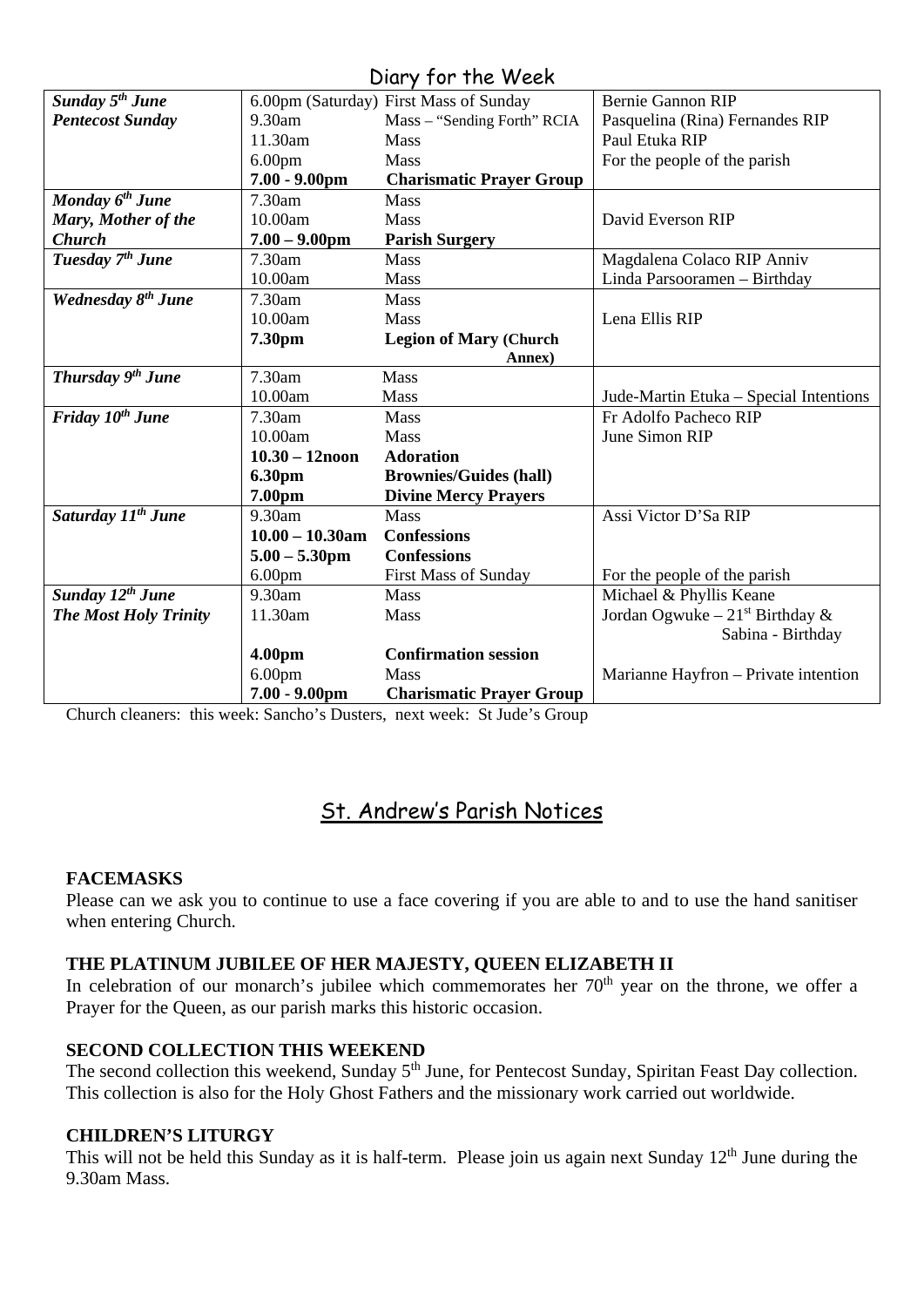#### **'THE SPIRIT THAT GIVES US LIFE' JOHN 6:63**

The All Nations Catholic Charismatic Group invites you all for the celebration of the Feast of the Pentecost being held here at St Andrews Church *today*, Sunday 5<sup>th</sup> June from 1pm onwards. The Feast of Pentecost is an integral part of our Christian life. Our main celebrant will be His Grace Most Rev Archbishop Emeritus Kevin McDonald. In attendance as well are Rev Fr Francis Utotu and Rev Fr Mark Binang. Let us come together to celebrate the birthday of our church. There will be some food/drinks after the Eucharistic celebration. Please see the poster on the notice board for more information.

#### **DIVINE MERCY**

Please join us in the Church every Friday evening from 7pm for prayers. All are very welcome to attend.

#### **FIRST HOLY COMMUNION**

Our congratulations to all our candidates on their First Holy Communions. Our sincere thanks to all our Catechists who have worked tirelessly to ensure that our candidates completed their studies making them ready to receive this vital Sacrament.

#### **ADORATION**

Please come in and spend some time in the presence of Our Lord in the Blessed Sacrament for Adoration every Friday from 10.30am – 12noon.

#### **THE ROSARY GROUP**

The Rosary is prayed each weekday after the 10am Mass and Saturday 9.30am. All are very welcome to join.

#### **PARISH SURGERY**

Please come along if you need to see a member of the Clergy to our parish surgery on Monday evenings from  $7.00 - 9.00$ pm, term-time only.

#### **REINSTATEMENT OF SUNDAY OBLIGATION**

In the Holy Sacrifice of the Mass, the Lord's Supper, the Lord Jesus entrusted to us the precious gift of Himself. With humility, we glory in being a Eucharistic people for whom attendance at Mass is essential. With effect from the Solemnity of Pentecost, 5<sup>th</sup> June, the obligation to attend Sunday Mass is hereby restored. We now invite all Catholics who have not yet done so to return to attending Mass in person. As the Church needs the witness of the presence of each person, so too each believer needs to journey in faith and worship with their fellow disciples. Nourished by our encounter with the Risen Lord Jesus, fed with His Word and His Body and Blood in Holy Communion, and supported by the presence of each other, we receive strength week by week, to serve the Lord and glorify Him with our lives. "Virtual viewing" of Mass online does not fulfil the Sunday Obligation. It may, however, be a source of continual spiritual comfort to those who cannot attend Mass in person, for example those who are elderly and sick, for whom the obligation does not apply.

#### **REPOSITORY**

The Repository will be open after the 9.30am and 11.30am Masses on Sunday.

#### **CONSECRATION OF RUSSIA AND UKRAINE TO THE IMMACULATE HEART OF MARY**

We continue to pray for everyone involved in the Ukraine conflict, please keep them all in your prayers.

#### **ALL NATIONS CATHOLIC CHARISMATIC GROUP UK FOODBANK**

The group have launched a food bank project in order to help families who are in need of extra help with regards to some food items. The next one will be held in St Andrew's Church hall on Saturday 11<sup>th</sup> June approximately from 12.00 – 1.00pm. We would welcome any food donations, tinned, dry packets, etc. Please see the poster in the porch for more info and contact details. If you know of any families who may benefit from this, please let them know.